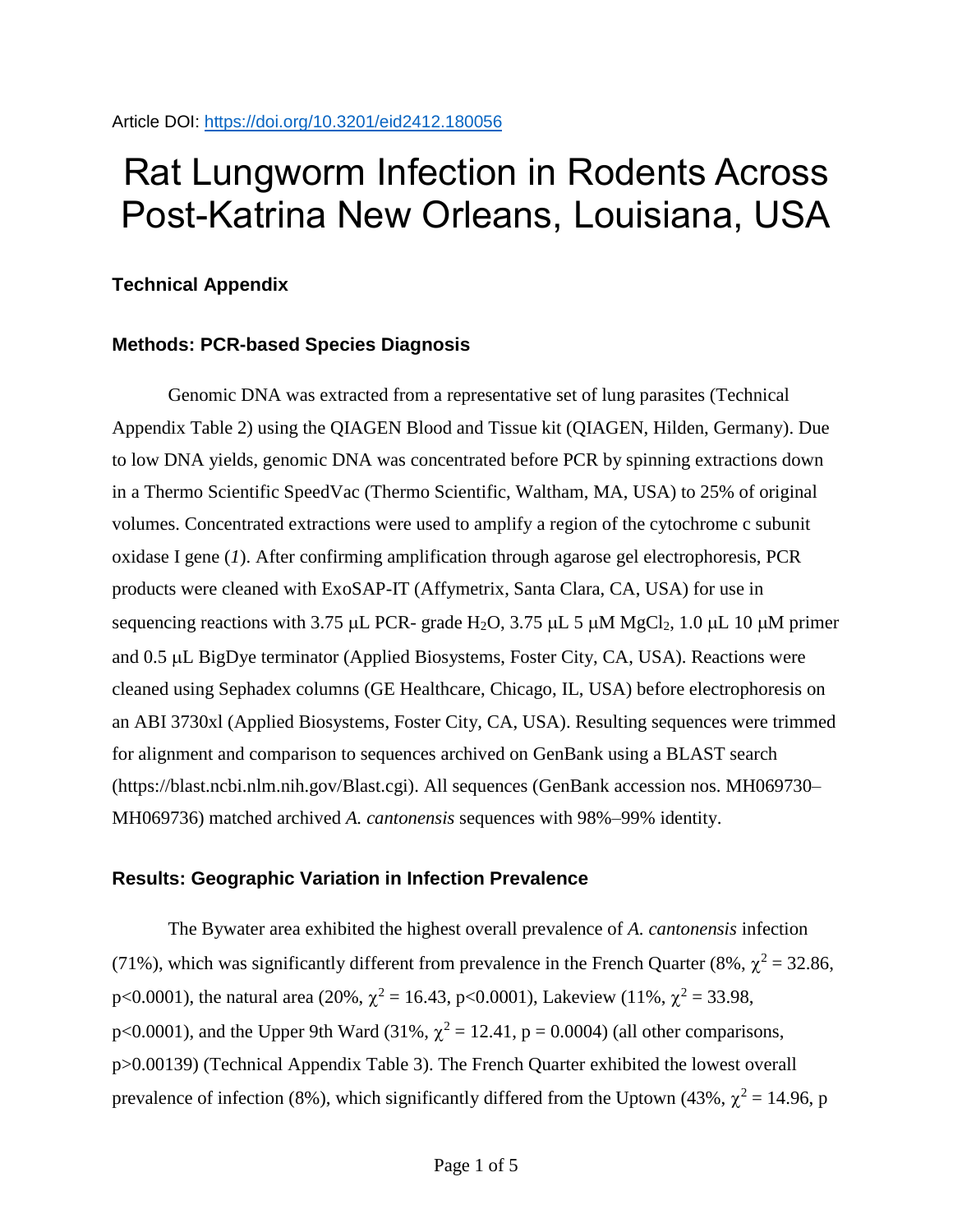$= 0.0001$ ), Lower 9th Ward (46%,  $\chi^2 = 25.19$ , p<0.0001), Gentilly (50%,  $\chi^2 = 23.55$ , p<0.0001), Lakeshore (54%,  $\chi^2 = 24.23$ , p<0.0001), and Bywater (71%,  $\chi^2 = 32.86$ , p<0.0001) areas (all other comparisons, p>0.00139) (Technical Appendix Table 3).

Prevalence in *R. rattus* trapped in the Lakeview area (10%) significantly differed from prevalence in *R. rattus* trapped in the Lower 9th Ward (38%,  $\chi^2 = 15.92$ , p<0.0001), Uptown (40%,  $\chi^2 = 12.65$ , p = 0.0004), Gentilly (45%,  $\chi^2 = 20.26$ , p<0.0001), and Bywater (70%,  $\chi^2$  = 28.95, p<0.0001) areas (Technical Appendix Table 4). Prevalence in *R. rattus* also differed between the Bywater (70%) and Upper  $9<sub>th</sub>$  Ward (25%,  $\chi^2 = 10.61$ , p = 0.001) areas (all other comparisons p>0.00179) (Technical Appendix Table 4).

Prevalence in *R. norvegicus* trapped in the French Quarter (2%) significantly differed from prevalence in the Upper 9th Ward (43%,  $\chi^2$  = 16.94, p<0.0001), Lower 9th Ward (53%,  $\chi^2$  = 35.91, p<0.0001), and Gentilly (80%,  $\chi^2$  = 31.977, p<0.0001) areas (all other comparisons p>0.00833) (Technical Appendix Table 5).

#### **Reference**

1. Eamsobhana P, Lim PE, Solano G, Zhang H, Gan X, Yong HS. Molecular differentiation of *Angiostrongylus* taxa (Nematoda: Angiostrongylidae) by cytochrome c oxidase subunit I (COI) gene sequences. Acta Trop. 2010;116:152-6. [PubMed](https://www.ncbi.nlm.nih.gov/entrez/query.fcgi?cmd=Retrieve&db=PubMed&list_uids=20654571&dopt=Abstract)

<http://dx.doi.org/10.1016/j.actatropica.2010.07.005>

**Technical Appendix Table 1**. Income level, Hurricane Katrina flooding, and rat species richness across trapping areas, New Orleans, Louisiana, USA, 2015–2017

|                       |           |           |            | No. sitest    |
|-----------------------|-----------|-----------|------------|---------------|
| Area                  | Income*   | Floodingt | With 1 sp. | With $>1$ sp. |
| Uptown                | High      | No        | 5          |               |
| Lakeview              | High      | Yes       | 5          |               |
| Lakeshore             | High      | No        | 10         |               |
| Gentilly              | Low       | Yes       | 8          |               |
| <b>French Quarter</b> | High      | No        | 4          | 2             |
| <b>Bywater</b>        | Low       | No        | 5          | 3             |
| Upper 9th             | Low       | Yes       |            | 6             |
| Lower 9th             | Low       | Yes       |            | 9             |
| Natural area          | <b>NA</b> | Yes       | 2          | 5             |
| St. Bernard           | High      | Yes       |            |               |

\*Median yearly household income threshold for "high" vs. "low" designation is \$42,196 (2007–2011 average, US Census).

†Flooding categorization (yes/no) indicates whether the area sustained >2-ft. flooding from Hurricane Katrina (2005).

‡Number of sites within each area where rat species were trapped.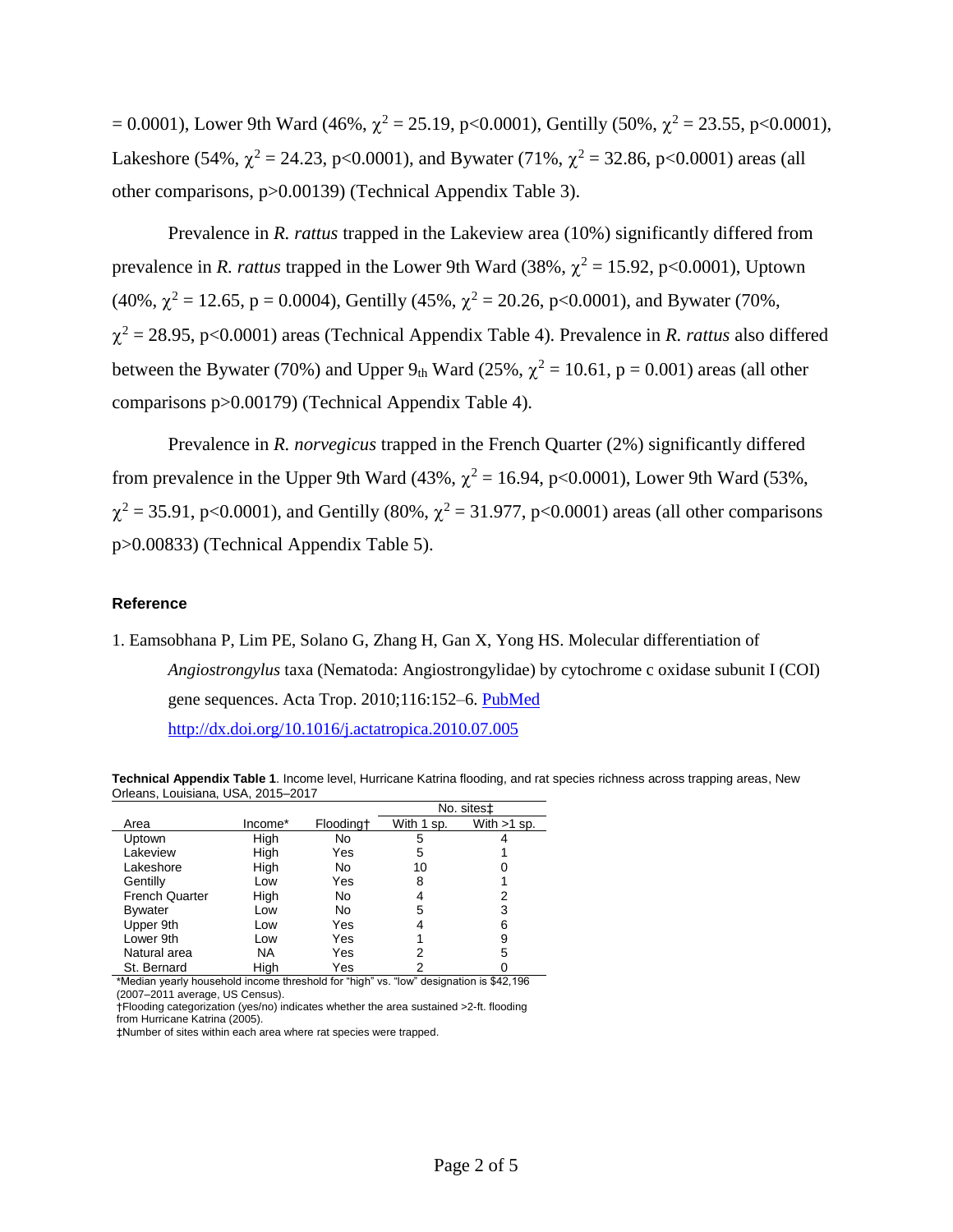| Technical Appendix Table 2. Species, area, and season trapped for rats from which lung parasites were sampled for PCR-based |  |  |  |
|-----------------------------------------------------------------------------------------------------------------------------|--|--|--|
| species identification, New Orleans, Louisiana, USA, 2015–2017*                                                             |  |  |  |

|           | opooloo ladiniiloandii, richi Officano, Edalolana, Oori, Zoro Zorr |
|-----------|--------------------------------------------------------------------|
| Area      | Season trapped                                                     |
| Lower 9th | Summer 2015                                                        |
| Upper 9th | Summer 2016                                                        |
| Lower 9th | Summer 2015                                                        |
| Lower 9th | Winter 2015-16                                                     |
| Upper 9th | Summer 2015                                                        |
| Upper 9th | Summer 2016                                                        |
| Gentilly  | Summer 2016                                                        |
|           |                                                                    |

\*N, Norway rat (*Rattus norvegicus*); R, roof rat (*R. rattus*). One lungworm was sampled from each rat.

| Technical Appendix Table 3. Post hoc $\chi^2$ overall neighborhood prevalence comparisons for Rattus rattus and R. norvegicus |  |  |
|-------------------------------------------------------------------------------------------------------------------------------|--|--|
| combined, New Orleans, Louisiana, USA, 2015–2017                                                                              |  |  |
| $\sim$ $\sim$ $\sim$ $\sim$                                                                                                   |  |  |

| Comparison                                                                                               | p value     |
|----------------------------------------------------------------------------------------------------------|-------------|
| Uptown vs. Lakeview                                                                                      | $0.0002*$   |
| Uptown vs. Lakeshore                                                                                     | 0.4008      |
| Uptown vs. Gentilly                                                                                      | 0.5985      |
| Uptown vs. French Quarter                                                                                | $0.0001*$   |
| Uptown vs. Bywater                                                                                       | 0.0355      |
| Uptown vs. Upper 9th                                                                                     | 0.2377      |
| Uptown vs. Lower 9th                                                                                     | 0.8801      |
| Uptown vs. natural area                                                                                  | 0.0394      |
| Lakeview vs. Lakeshore                                                                                   | $< 0.0001*$ |
| Lakeview vs. Gentilly                                                                                    | $< 0.0001*$ |
| Lakeview vs. French Quarter                                                                              | 0.7364      |
| Lakeview vs. Bywater                                                                                     | $< 0.0001*$ |
| Lakeview vs. Upper 9th                                                                                   | 0.0055      |
| Lakeview vs. Lower 9th                                                                                   | $< 0.0001*$ |
| Lakeview vs. natural area                                                                                | 0.2539      |
| Lakeshore vs. Gentilly                                                                                   | 0.7994      |
| Lakeshore vs. French Quarter                                                                             | $< 0.0001*$ |
| Lakeshore vs. Bywater                                                                                    | 0.2049      |
| Lakeshore vs. Upper 9th                                                                                  | 0.0149      |
| Lakeshore vs. Lower 9th                                                                                  | 0.3625      |
| Lakeshore vs. natural area                                                                               | 0.0018      |
| Gentilly vs. French Quarter                                                                              | $< 0.0001*$ |
| Gentilly vs. Bywater                                                                                     | 0.0851      |
| Gentilly vs. Upper 9th                                                                                   | 0.0243      |
| Gentilly vs. Lower 9th                                                                                   | 0.6100      |
| Gentilly vs. natural area                                                                                | 0.0028      |
| French Quarter vs. Bywater                                                                               | $< 0.0001*$ |
| French Quarter vs. Upper 9th                                                                             | 0.0030      |
| French Quarter vs. Lower 9th                                                                             | $< 0.0001*$ |
| French Quarter vs. natural area                                                                          | 0.1191      |
| Bywater vs. Upper 9th                                                                                    | $0.0004*$   |
| Bywater vs. Lower 9th                                                                                    | 0.0174      |
| Bywater vs. natural area                                                                                 | $< 0.0001*$ |
| Upper 9th vs. Lower 9th                                                                                  | 0.0275      |
| Upper 9th vs. natural area                                                                               | 0.3080      |
| Lower 9th vs. natural area<br>*With Bonforroni corrections, differences are significant at the 05% lovel | 0.0030      |

\*With Bonferroni corrections, differences are significant at the 95% level for p<0.00139.

Technical Appendix Table 4. Pos -hoc  $\chi^2$  overall neighborhood prevalence comparisons for *Rattus rattus* only, New Orleans, Louisiana, USA, 2015–2017

| Comparison              | p value     |
|-------------------------|-------------|
| Uptown vs. Lakeview     | $0.0004*$   |
| Uptown vs. Lakeshore    | 0.2282      |
| Uptown vs. Gentilly     | 0.7425      |
| Uptown vs. Bywater      | 0.0552      |
| Uptown vs. Upper 9th    | 0.1997      |
| Uptown vs. Lower 9th    | 0.9284      |
| Uptown vs. natural area | 0.2737      |
| Lakeview vs. Lakeshore  | $< 0.0001*$ |
| Lakeview vs. Gentilly   | $< 0.0001*$ |
| Lakeview vs. Bywater    | $< 0.0001*$ |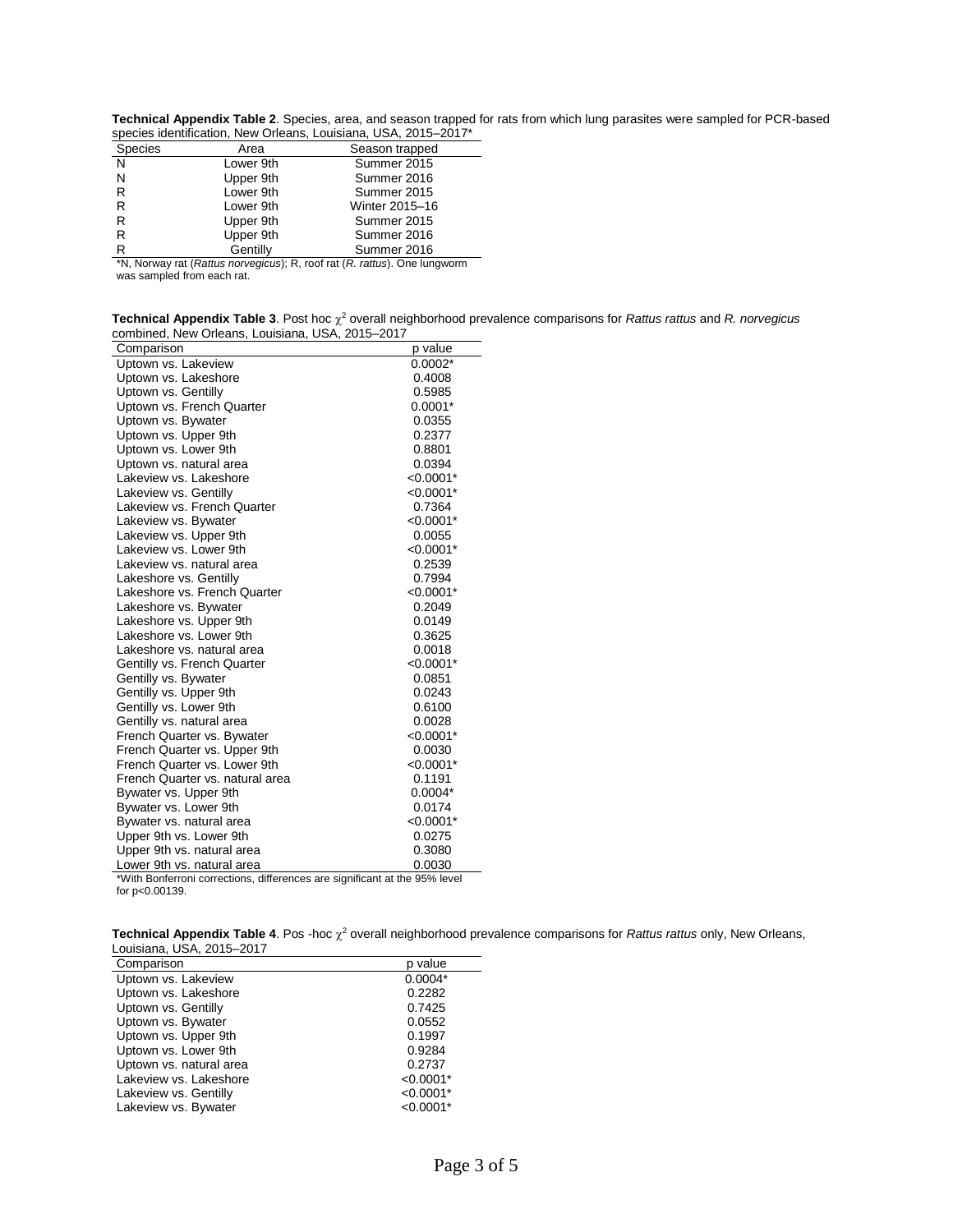| Comparison                                                                 | p value   |
|----------------------------------------------------------------------------|-----------|
| Lakeview vs. Upper 9th                                                     | 0.0337    |
| Lakeview vs. Lower 9th                                                     | $0.0001*$ |
| Lakeview vs. natural area                                                  | 0.2169    |
| Lakeshore vs. Gentilly                                                     | 0.4000    |
| Lakeshore vs. Bywater                                                      | 0.3826    |
| Lakeshore vs. Upper 9th                                                    | 0.0039    |
| Lakeshore vs. Lower 9th                                                    | 0.0570    |
| Lakeshore vs. natural area                                                 | 0.0228    |
| Gentilly vs. Bywater                                                       | 0.0946    |
| Gentilly vs. Upper 9th                                                     | 0.0397    |
| Gentilly vs. Lower 9th                                                     | 0.3917    |
| Gentilly vs. natural area                                                  | 0.1060    |
| Bywater vs. Upper 9th                                                      | $0.0011*$ |
| Bywater vs. Lower 9th                                                      | 0.0138    |
| Bywater vs. natural area                                                   | 0.0057    |
| Upper 9th vs. Lower 9th                                                    | 0.1691    |
| Upper 9th vs. natural area                                                 | 1.0000    |
| Lower 9th vs. natural area                                                 | 0.2788    |
| *With Bonferroni corrections, differences are significant at the 95% level |           |
| for p<0.00179.                                                             |           |

**Technical Appendix Table 5**. Post hoc <sup>2</sup> comparisons of overall neighborhood prevalence comparisons for *Rattus norvegicus*, New Orleans, Louisiana, USA, 2015–2017

| Comparison                                                                 | p value     |  |  |
|----------------------------------------------------------------------------|-------------|--|--|
| Gentilly vs. French Quarter                                                | $< 0.0001*$ |  |  |
| Gentilly vs. Upper 9th                                                     | 0.1197      |  |  |
| Gentilly vs. Lower 9th                                                     | 0.1927      |  |  |
| French Quarter vs. Upper 9th                                               | $< 0.0001*$ |  |  |
| French Quarter vs. Lower 9th                                               | $< 0.0001*$ |  |  |
| Upper 9th vs. Lower 9th                                                    | 0.5145      |  |  |
| *With Bonferroni corrections, differences are significant at the 95% level |             |  |  |
| for p<0.00833.                                                             |             |  |  |

|  |  |  | Technical Appendix Table 6. Infection prevalence by sex and age class, New Orleans, Louisiana, USA, 2015–2017* |  |
|--|--|--|----------------------------------------------------------------------------------------------------------------|--|
|--|--|--|----------------------------------------------------------------------------------------------------------------|--|

|                | Sex, prevalence, % (total no. rats) |          | Age class, prevalence, % (total no. rats) |          |          |
|----------------|-------------------------------------|----------|-------------------------------------------|----------|----------|
| Species        |                                     |          | Juvenile                                  | Subadult | Adult    |
| N              | 43 (112)                            | 45 (113) | 15 (20)                                   | 34 (73)  | 54 (134) |
|                | 34 (231)                            | 39 (199) | 22 (85)                                   | 39 (257) | 44 (91)  |
| <b>N&amp;R</b> | 37 (343)                            | 41 (312) | 21 (105)                                  | 38 (330) | 50 (225) |
|                |                                     |          |                                           |          |          |

Prevalence was computed as the total number of lungworm-positive rodents for each species in each sex or age class, divided by the number trapped for each category. N, Norway rat (*Rattus norvegicus*); R, roof rat (*R. rattus*). Prevalence estimates for both species combined were computed by pooling the total number of lungworm-positive individuals in each category, and dividing by the total number trapped for that category.

|  | Technical Appendix Table 7. Intensity of infection by rodent sex and age class, New Orleans, Louisiana, USA, 2015-2017* |  |
|--|-------------------------------------------------------------------------------------------------------------------------|--|
|--|-------------------------------------------------------------------------------------------------------------------------|--|

|                  | Sex, intensity (no. positive rats) |             | Age class, intensity (no. positive rats) |            |             |
|------------------|------------------------------------|-------------|------------------------------------------|------------|-------------|
| Species          | м                                  |             | Juvenile                                 | Subadult   | Adult       |
| N                | 13.98 (46)                         | 15.22 (45)  | 4.67(3)                                  | 9.14(22)   | 16.76 (67)  |
|                  | 8.59(74)                           | 9.33(75)    | 14.35 (17)                               | 7.59 (96)  | 10.33(39)   |
| <b>N &amp; R</b> | 10.66 (120)                        | 11.54 (120) | 12.90 (20)                               | 7.88 (118) | 14.40 (106) |

\*Intensity was computed as the sum of all lungworms counted for each species in each age class or sex, divided by the total number of lungwormpositive rats for which lungworms were counted for each category. Intensities for both species combined were computed by pooling the total lungworm count for Norway and roof rats in each category, and dividing by the total number of lungworm-positive rats. N, Norway rat (*Rattus norvegicus*); R, roof rat (*R. rattus*).